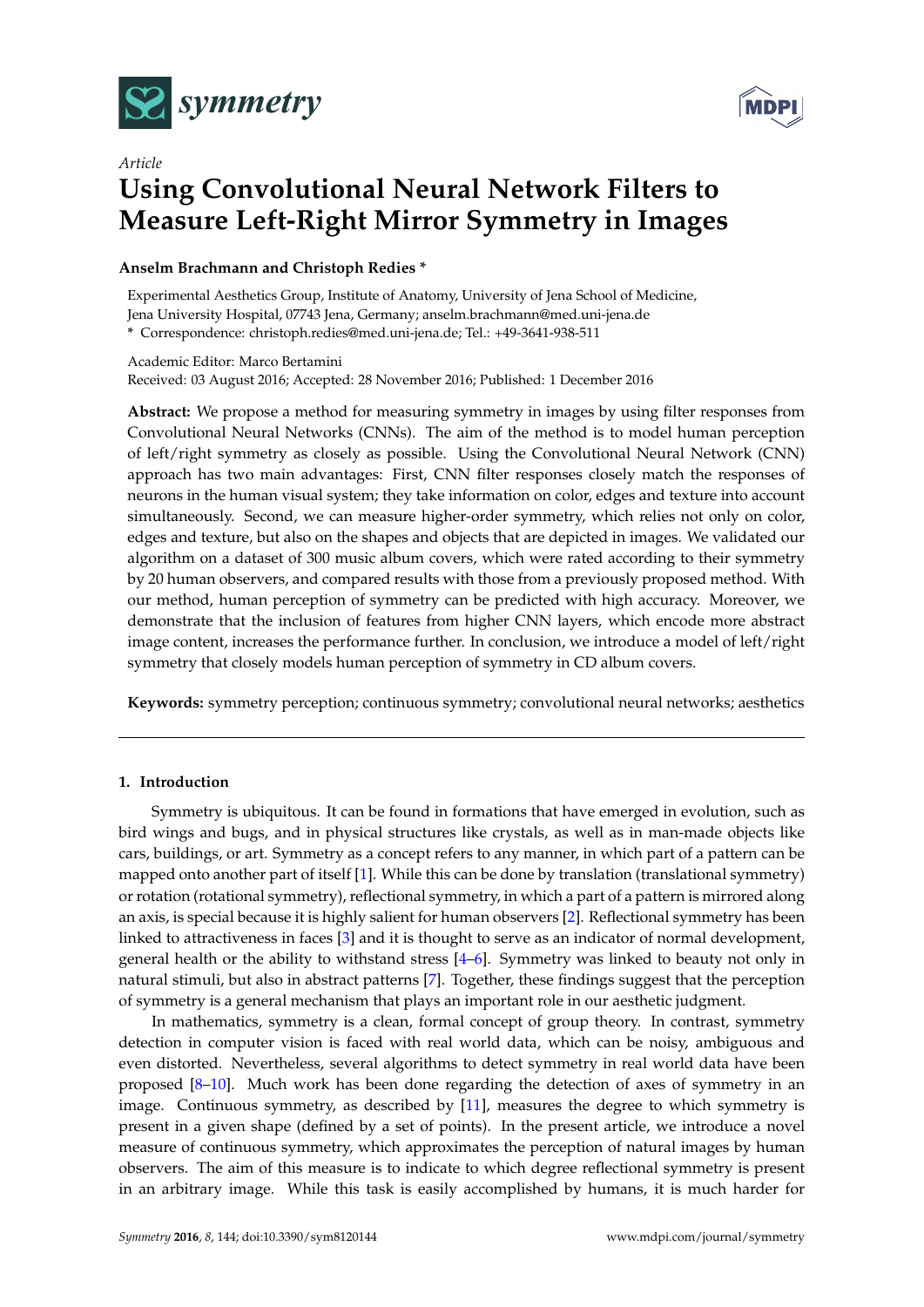computers. One possibility to assign a measure of continuous symmetry to images is to compare luminance values along an axis of the image, as proposed in [\[12\]](#page-8-9). However, this approach differs substantially from how humans perceive real-world scenes. Instead of comparing pixels, humans detect edges and group them into shapes, textures and, finally, into objects. Such grouping contributes to symmetry perception by humans. Shaker and Monadjemi [\[13\]](#page-8-10) proposed a symmetry measure that uses edge information in gray-scale images. Although this approach goes beyond the restricted usage of luminance intensity information, it does not take into account color and shapes. In the present article, we propose a novel algorithm that detects symmetry in a manner that is closer to how humans perceive symmetry. To this aim, we use filter responses from Convolutional Neural Networks (CNNs), which have gained huge popularity among computer vision researchers in recent years. The novelty of our measure is twofold: First, by using CNN filter responses, we take color and spatial frequency information into account, as done by the human visual system, namely by encoding color-opponent edges as well as color blobs and spatial frequency information [\[14](#page-8-11)[,15\]](#page-9-0). Second, we show that features from higher CNN layers, where more abstract image content is represented [\[16\]](#page-9-1), can improve the prediction of symmetry judgements of human observers even further.

Although CNNs were first proposed more than two decades ago [\[17,](#page-9-2)[18\]](#page-9-3), they have become state-of-the-art technology for many computer vision tasks only recently, due to progress in computing technology, such as the introduction of graphic cards for calculations, and the availability of huge amounts of data for training. Currently, CNNs are being applied to object recognition tasks [\[19,](#page-9-4)[20\]](#page-9-5), image description [\[21\]](#page-9-6), and texture synthesis [\[22\]](#page-9-7), and they have conquered other areas like speech recognition [\[23\]](#page-9-8). CNNs learn a hierarchy of different filters that are applied to an input image, enabling them to extract useful information. The training algorithm works in a supervised manner, which means that, given an input image, the output is compared to the target output so that an error gradient can be computed. Using backpropagation, parameters of the model are changed so that the error is minimized and the network gets better at solving the task at hand.

In our study, we use filter responses from CNNs that were trained on millions of images of objects [\[24\]](#page-9-9) for measuring continuous symmetry in images. To validate our results, we collected a dataset of 300 different CD album covers and asked human observers to rate them according to their left/right symmetry. CD album covers are especially suited for this task because they offer a wide variety and different degrees of symmetry. For each of the 300 images, the subjective symmetry ratings were compared to the symmetry measure obtained by our algorithm.

## **2. Materials and Methods**

#### <span id="page-1-0"></span>*2.1. Measuring Continuous Symmetry Using Filter Responses from Convolutional Neural Networks*

As mentioned above, CNNs learn a hierarchy of different filters that are applied to an input image. Filters reside on layers, where higher layers tend to extract more and more abstract features from an image, compared to the previous ones. Different layer types have been proposed and are investigated in ongoing research. The model we use in our experiments, referred to as *CaffeNet*, was proposed by [\[19\]](#page-9-4) and is provided as a part of the Caffe Library [\[24\]](#page-9-9). It consists of a total of 8 building blocks, each consisting of one or more different layer types: *Convolutional layers*, in which the output of a previous layer is convolved with a set of different filters, *pooling layers*, in which a subsampling of the previous layer is performed by taking the maximum over equally sized subregions, and *normalization layers*, which perform a local brightness normalization. Several fully-connected layers that are stacked on top of a network learn to map extracted features onto class labels. Interestingly, the filters on the first layer tend do develop oriented Gabor-like edge detectors, akin to those found in human vision, when trained on huge datasets containing millions of natural images [\[25\]](#page-9-10) (see Figure [1\)](#page-2-0). In our experiments, we drop the fully connected layers on top, which allows us to resize the input to have a dimension of 512 × 512 pixels. Using this modification of the *CaffeNet* model [\[24\]](#page-9-9), we propose an algorithm that measures continuous left/right mirror symmetry of natural images, as follows.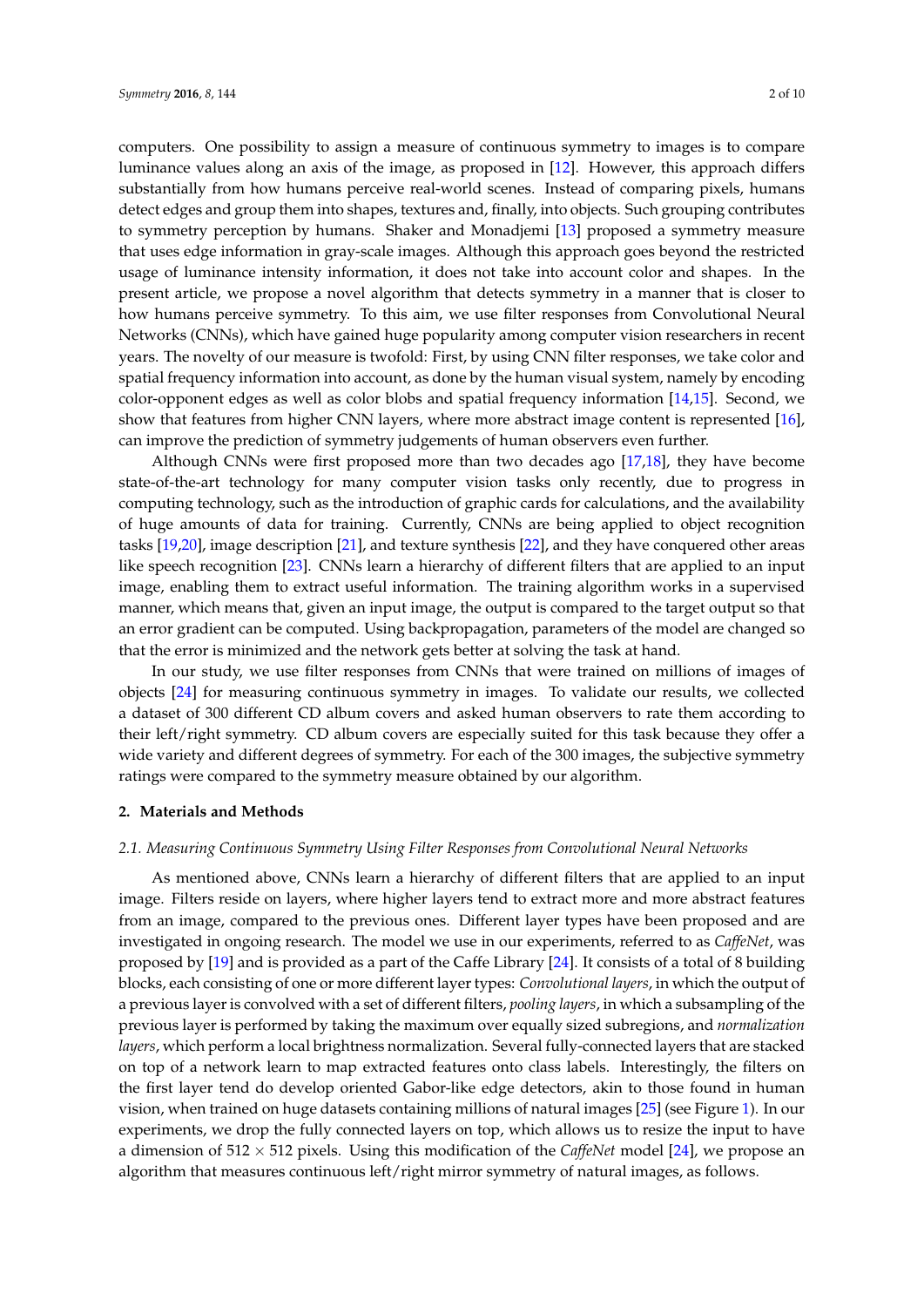First, every image is fed to the network, which yields 96 filter response maps after the first convolutional layer, 256 after the second, 384 after the third and fourth, and 256 after the last convolutional layer. Using these filter responses, we then build a histogram of the maximum responses of equally sized, non-overlapping subregions of these maps, i.e., we perform a max-pooling operation over a grid of equally sized areas (*patches*). In the remainder of this article, a *patch level* of *n* refers to a tiling of the filter response maps into  $n \times n$  subregions.

Using convolutional layer  $l \in \{1, 2, ..., 5\}$ , this procedures provides us with a max-pooling map *Il* , which has three dimensions: two positional parameters of the subimage, on which the max-pooling was performed, and one dimension that holds the maximum responses in that subimage for each filter. We then flip the image along the middle vertical axis and repeat the same procedure for the flipped version, which provides us with another five max-pooling maps *F<sup>l</sup>* .

In order to measure the reflectional symmetry of an image, we measure the asymmetry of the max-pooling maps  $I_l$  and  $F_l$  by calculating how different the right and the left side of any given image are, using the following equation:

$$
A(I_l, F_l) = \frac{\sum_{x,y,f} |I_l(x,y,f) - F_l(x,y,f)|}{\sum_{x,y,f} \max(I_l(x,y,f), F_l(x,y,f))}
$$
(1)

where *x* and *y* iterate over all subimages and *f* iterates over all filters on layer *l*. Subtracting  $A(I_l, F_l)$ from one yields our final measure of symmetry:

$$
S(I_l, F_l) = 1 - A(I_l, F_l)
$$
 (2)

This measure is bounded between zero and one (for asymmetric images and for highly symmetric ones, respectively).

<span id="page-2-0"></span>

Figure 1. Filters of the first convolutional layer (conv1) of the Convolutional Neural Networks (CNN) architecture used in our experiment (*CaffeNet*; [\[24\]](#page-9-9)). The filters detect oriented luminance edges and different spatial frequencies. Color is detected in form of oriented color-opponent edges and color blobs.

## *2.2. Image Dataset*

In order to evaluate the algorithm proposed in Section [2.1,](#page-1-0) we used a dataset of 300 CD album covers that were collected from the internet in 2015 (kindly provided by Ms. Maria Grebenkina, University of Jena School of Medicine). Images were equally distributed between three different music genres (classic music, pop music and metal music). All cover images had a resolution of  $500 \times 500$  pixels, or were down-sampled to this size by bicubic interpolation if the original image had a higher resolution. A complete list of the 300 CD covers used in this study is provided in Supplementary Table S1. The dataset is made available on request for scientific purposes (please contact author C.R.).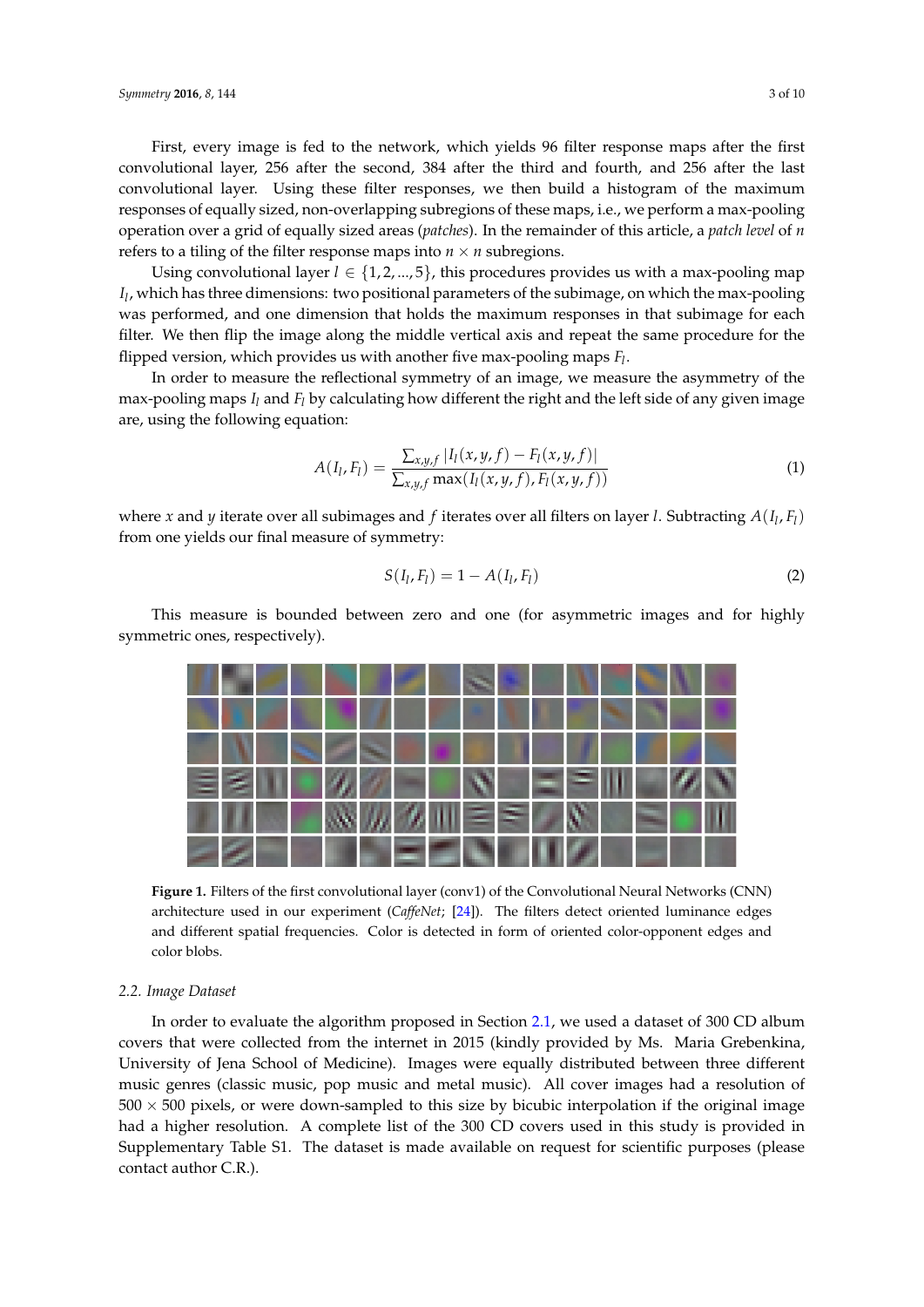<span id="page-3-0"></span>

**(a)** Calculated Symmetry: 0.98 **(b)** Calculated Symmetry: 0.53 **(c)** Calculated Symmetry: 0.23

**Figure 2.** Representative covers and their respective calculated left/right symmetry values, which were obtained with first-layer filters at patch level 17. The images are of high symmetry (**a**); intermediate symmetry (**b**); and low symmetry (**c**); respectively. Due to copyright issues, we cannot reproduce covers used in our study here. Copyright: (**a**) author A.B.; (**b**) Graham James Worthington, CC BY-SA 4.0; and (**c**) Musiclive55, CC BY-SA 4.0.

## *2.3. Rating Experiment*

Images of the 300 CD album covers (see above) were rated for their symmetry. Twenty participants (21–62 years old; Mean = 36 years; 6 male), mostly medical students or employees of the basic medical science department, participated in the experiment. All participants reported to have corrected-to-normal vision. Images were presented on a calibrated screen (EIZO ColorEdge CG241W, 1920  $\times$  1200 pixels resolution) on a black background. A chin rest ensured a constant viewing distance of 70 cm. The images extended  $500 \times 500$  pixels on the screen (135 mm  $\times$  135 mm, corresponding to  $11 \times 11$  degrees of visual angle).

The study design was conducted in line with the ethical guidelines of the Declaration of Helsinki on human participants in experiments. The Ethics Committee of Jena University Hospital approved the procedure. Prior to participating in the study, all participants provided informed written consent on the procedure of the study. The participants were tested individually in front of the screen in a shaded room with the windows covered by blinds. First, the experimenter gave the instructions for the experiment. The participant was asked to rate the presented image according its left/right symmetry. The participants started the experiment with a mouse click. Then, for the first trial, a fixation cross appeared on the screen for between 300 and 800 ms followed by the first image. The question displayed on the screen below the image was "How symmetric is this image?" The participant rated the presented images on a continuous scale that was visualized as a white scoring bar on the bottom of the screen. The extremes of the scale were labeled as "not symmetric" and "very symmetric", respectively. Immediately after the response, the second trial with the next image was initiated, and so on. Images were presented in random order. After each of 100 trials, participants were allowed to take a rest for as long as they wished. The final symmetry rating value for each cover was defined as the median of the ratings of all 20 participants. To test for normality of the resulting data, D'Agostino and Pearson's normality test [\[26\]](#page-9-11) was used.

### **3. Results**

In order to validate the computer algorithm proposed in the present work, 20 participants rated the left/right symmetry of 300 covers from CD albums featuring pop music, metal music or classic music. For 97 covers, the distribution of ratings was not normally distributed ( $p < 0.05$ ). As a representative value for a cover, we thus decided to use the median of all ratings for this cover. Figure [3](#page-4-0) shows box-plot diagrams of the resulting subjective ratings for the three music genres.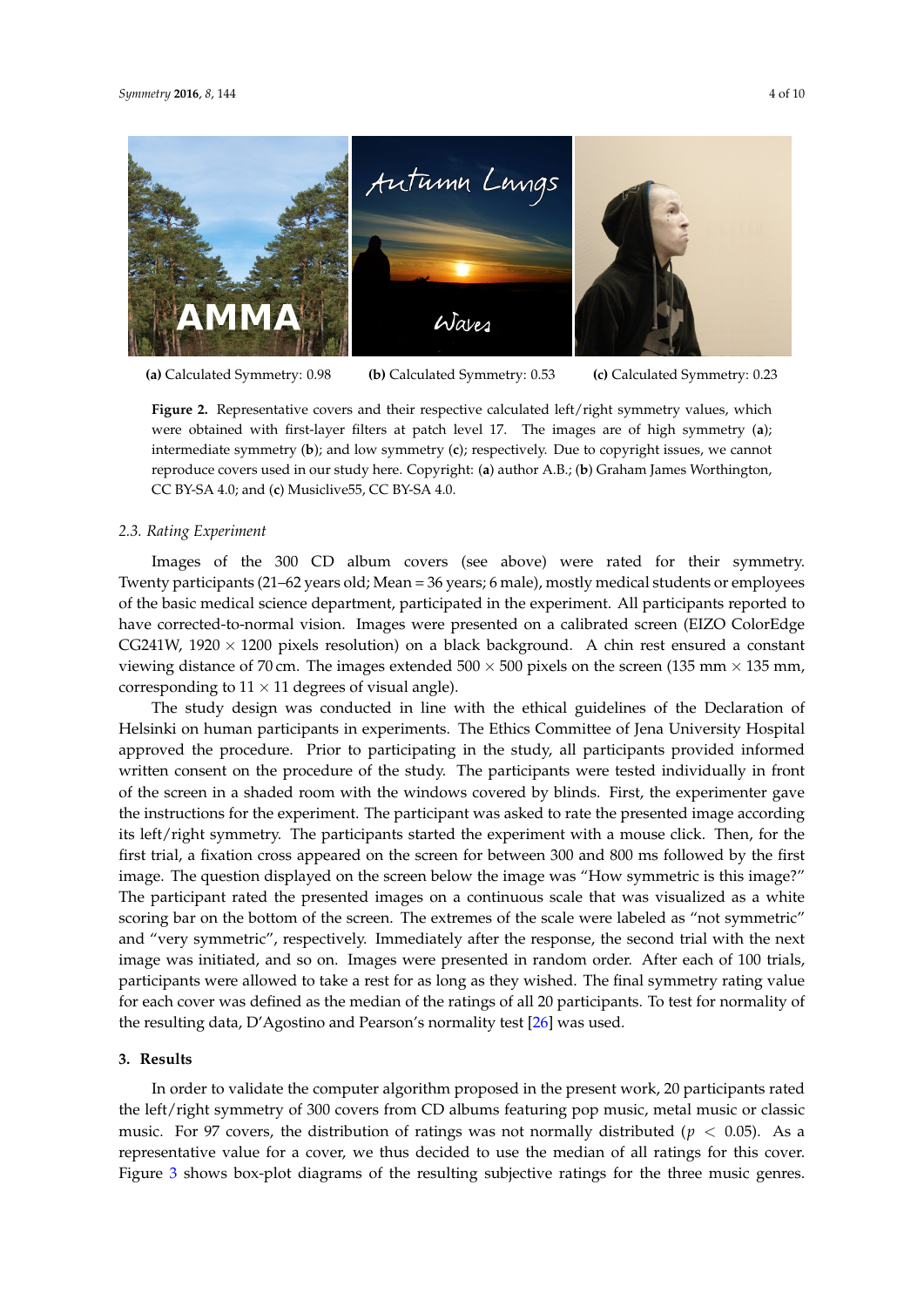<span id="page-4-0"></span>Median symmetry is highest for covers of metal music, intermediate for pop music, and lowest for covers of the classic genre. The symmetry ratings for all three music genres span a wide range of values, including extreme values. Consequently, the cover images seem sufficiently diverse with respect to their symmetry to serve as the ground truth in the validation of our model of left/right symmetry perception by human observers.



**Figure 3.** Subjective ratings for left/right symmetry in CD album covers of three music genres.

In order to maximize the correlation between the subjective ratings and the symmetry values calculated with our algorithm (see Section [2.1\)](#page-1-0), we modified the following two parameters: First, we are free to chose which of the five convolutional layers of the CaffeNet model serves as a basis for the calculations. Second, we can decide how many subregions to use in the max-pooling operation. We therefore tested all five layers of the model. In addition, for layers conv1 and conv2, we obtained results for patch levels 2–32 and, for the upper layers, for patch levels 2–31 (note that the number of patches is restricted by the size of the response maps, which is  $31 \times 31$  pixels for layers above conv2). We calculated our measure of symmetry for each of these parameter configurations (see Figure [2](#page-3-0) for examples) and compared results with the human ratings. Because the distribution of ratings for many covers was not normally distributed (*p* < 0.05, D'Agostino and Pearson's normality test), Spearman's rank coefficients were calculated. Figure [4a](#page-5-0) plots the coefficients for the different model configurations. The correlation coefficients obtained for our model ranged from 0.64 (for convolutional layer 1 using patch level with 2 patches squared) to 0.90 (for convolutional layer 5 with 6 patches squared). Additionally, we provide the RMSE of a linear fit (Figure [4b](#page-5-0)), a quadratic fit (Figure [4c](#page-5-0)) and a cubic fit of the distributions (Figure [4d](#page-5-0)) to better understand the relation between our measure and the subjective ratings. Resulting trends are similar to those of the correlation analysis (Figure [4a](#page-5-0)); the quadratic and cubic models have a lower RMSE than the linear model, which indicates they provide a better fit of the relation between ratings and our measure.

For comparison, we implemented the symmetry measure recently proposed by [\[12\]](#page-8-9) and measured a correlation of 0.34 for their model. Thus, all configurations tested in our model outperformed the previously proposed method. We also tried to compare our results with the approach described in [\[13\]](#page-8-10). However, due to missing details regarding the filtering process used in [\[13\]](#page-8-10), we were not able to reproduce their results.

In our model, convolutional layer 1 performed worst with 2 patches squared, but results for this layer improved when more patches were used, i.e., when we use more, but smaller max-pooling regions. A plateau is reached at around 10 patches squared with a maximum correlation of 0.80 peak at 17 patches (Figure [4a](#page-5-0)).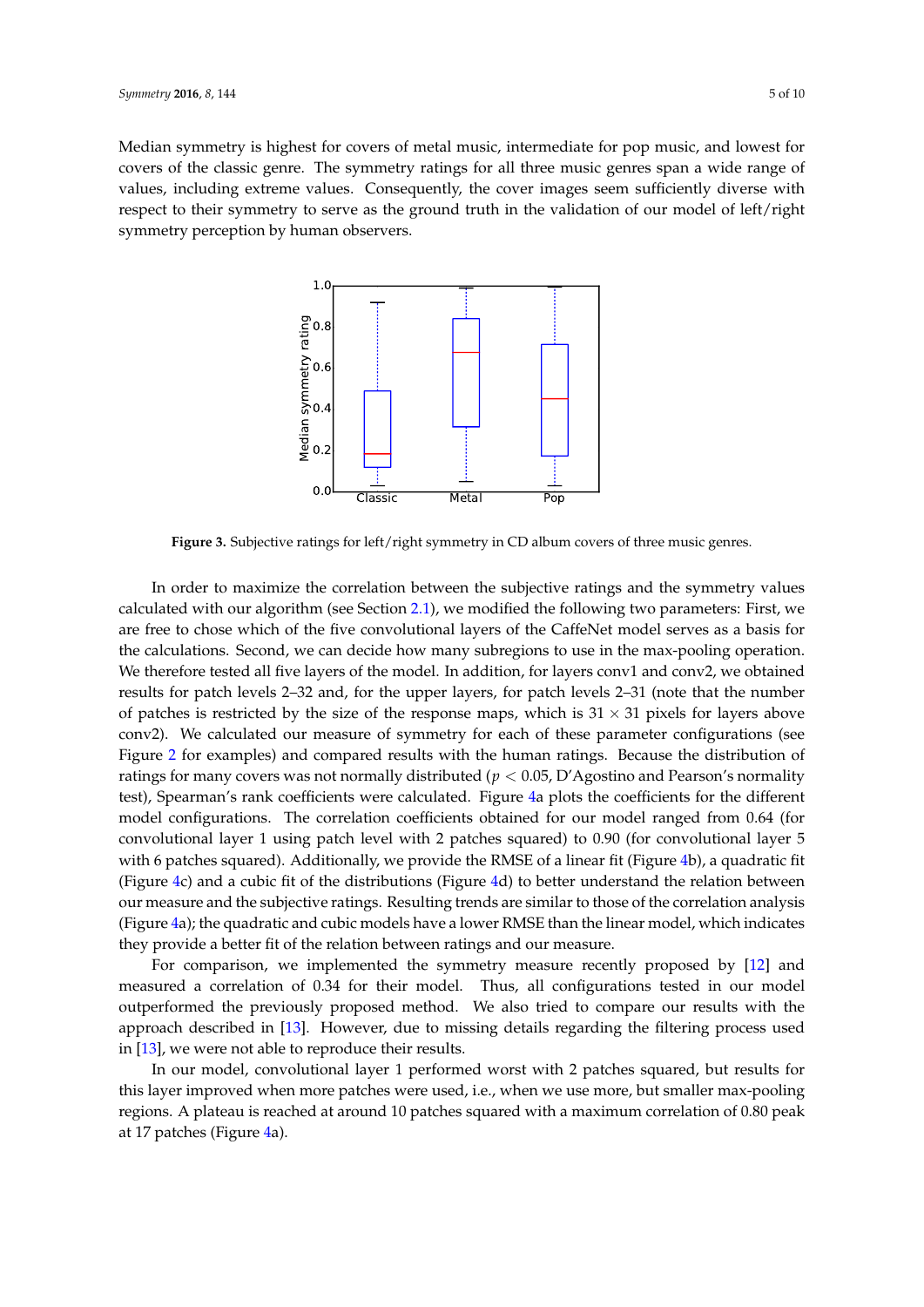<span id="page-5-0"></span>

**Figure 4.** (**a**) Spearman's rank coefficients for the correlation between the subjective ratings and calculated values of left/right symmetry. Subjective ratings are plotted as a function of the number of subimages in the model for different layers of the CaffeNet model. The model parameters were systematically varied. The patch level squared corresponds to the number of subimages. The RMSE values of (**b**) a linear fit; (**c**) a quadratic fit and (**d**) a cubic fit show similar trends for all configurations. With quadratic and cubic polynomials, lower errors were obtained compared to the linear fit, which indicates that the relation between our measure and the subjective ratings is not linear.

Interestingly, the correlations between human ratings and our measure increase when higher layers of the network are used. For the second convolutional layer, the correlation peaks at 0.85 with 11 patches and then drops steadily as more patches are used, performing even worse than convolutional layer 1 at around 24 patches and above. The same can be observed for layers above layer 2 where the correlations peak at smaller number of patches and then drop rapidly. Specifically, the peak is reached at around 8 patches squared for layer 3 and 4, and at 6 patches squared for the highest (fifth) layer (see Figure [4\)](#page-5-0).

In Figure [5,](#page-6-0) median symmetry ratings for each image are plotted as a function of the values calculated for two model configurations with high correlations. For both configurations, the rated and calculated values seem to correspond better at the extremes of the spectrum, i.e., for symmetry values closer to 0 or 1. In the mid-part of the spectrum, the two values correlated less well for the individual images. To visualize whether similar difference can also be observed at the level of individual observers, Figure [6](#page-6-1) plots the standard deviation of all ratings for each cover over its median rating. The resulting plot shows an inverse u-curve shape, which means that the standard deviation of ratings is lower for highly symmetric covers and highly asymmetric covers, i.e., at the extremes, compared to symmetry values at the mid-part of the rating spectrum. In conclusion, while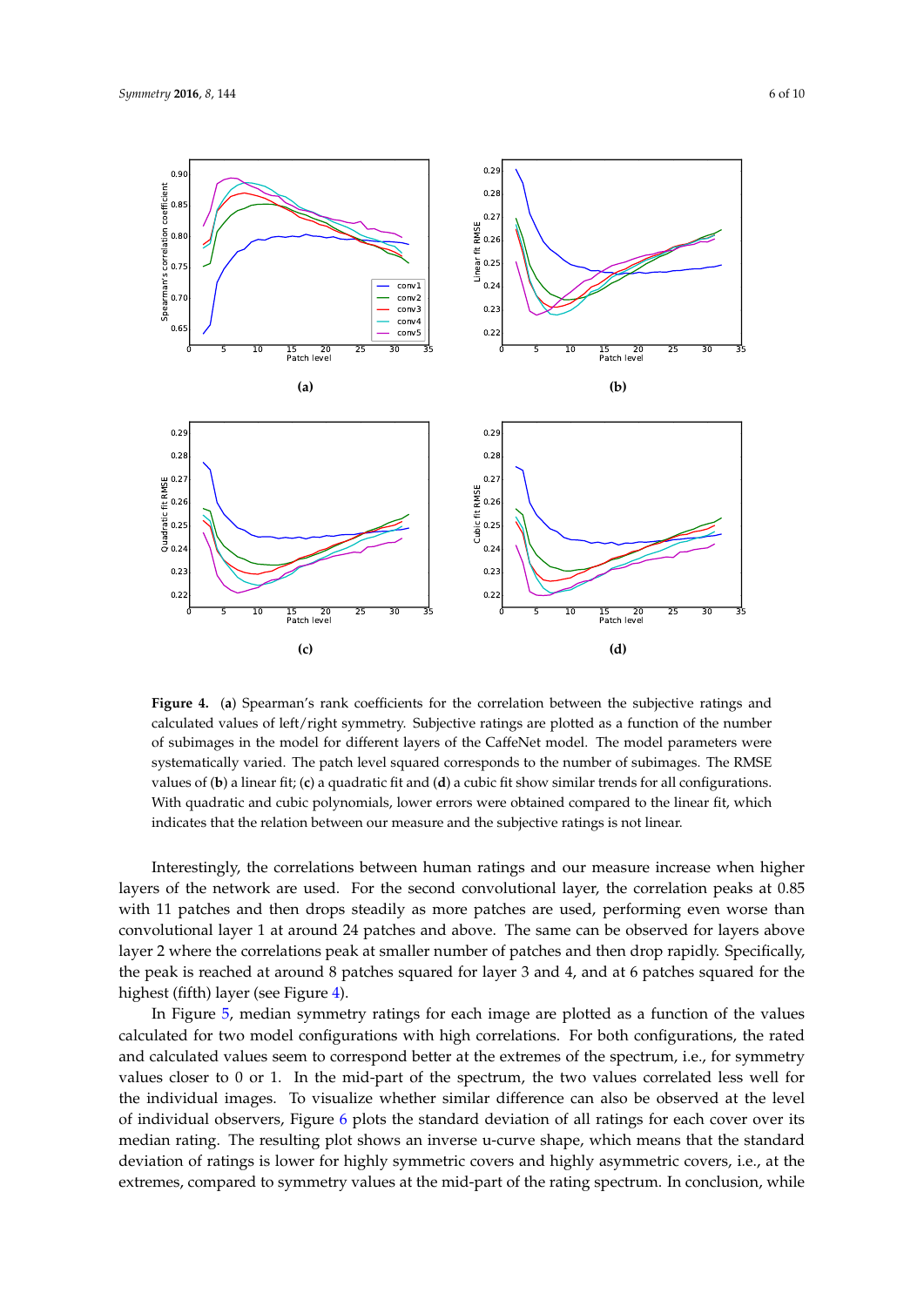people tended to agree whether an image is highly symmetric or highly asymmetric, judgments show a higher deviation for images not falling into one of the extremes.

<span id="page-6-0"></span>

**(a)** Best quadratic fit:  $f(x) = 0.76x^2 + 1.03x - 0.24$ **(b)** Best quadratic fit:  $f(x) = -1.86x^2 + 3.95x - 0.85$ 

<span id="page-6-1"></span>**Figure 5.** Scatter plot of rated symmetry values versus calculated symmetry values for two different configurations of the model (**a**, layer 1 with 17 patches squared, correlation of 0.80; **b**, layer 2 with 11 patches squared, correlation of 0.85). Each dot represents one cover image. Metal music covers are shown in black, pop music covers in cyan and classic music covers in magenta. The blue curve represents the best quadratic fit, as determined from the plots shown in Figure [4c](#page-5-0).



**Figure 6.** Standard deviation of the ratings of 20 participants for 300 CD album cover images, plotted as a function of the median rating for the covers. Each dot represents one cover image. Metal music covers are shown in black, pop music covers in cyan and classic music covers in magenta.

# **4. Discussion**

In the present study, we introduce a novel computational measure of left/right symmetry that closely matches human perception, as exemplified for symmetry ratings of 300 CD album covers by human participants. Using CNN filter responses in our measure has two main advantages. First, CNN filters of the first layer are thought to resemble edge detectors akin to those found in the human visual system (Gabor-like filters [\[27\]](#page-9-12)), as well as color detectors in form of color blobs and opponent color edges [\[19,](#page-9-4)[25\]](#page-9-10) (see Figure [1](#page-2-0) for an illustration of filters used on conv1, the first layer). Similar to human vision, we can take luminance, color and spatial frequencies in an image into account simultaneously by using features from lower layers of the CNN. Second, because features are becoming increasingly abstract when using higher layers for the max-pooling maps, our symmetry measure is more likely to reflect human perception of symmetry because it takes into account the grouping of visual elements in the images as well as more abstract image features.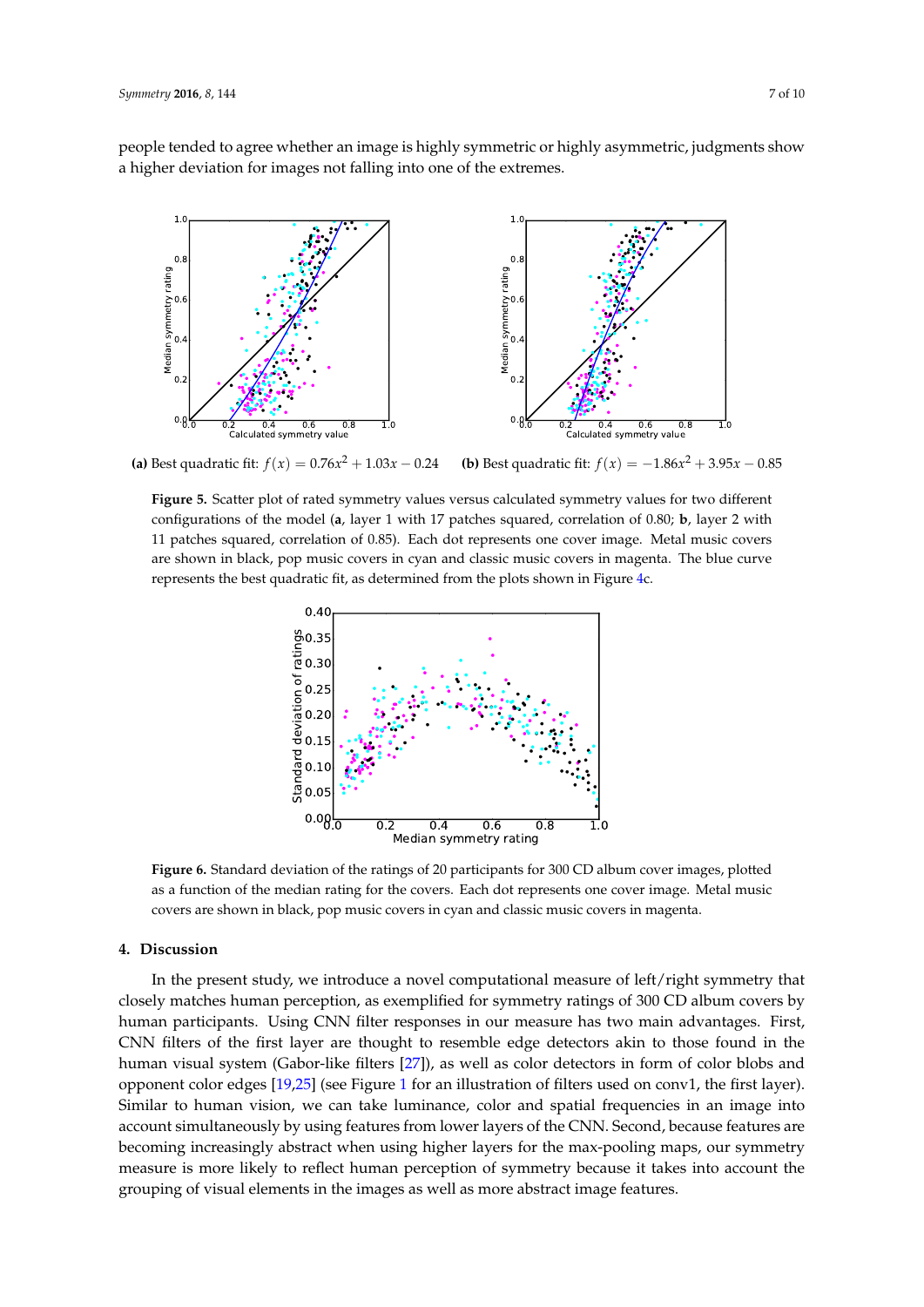The first advantage may explain why our method outperforms the symmetry measure based on intensity values [\[12\]](#page-8-9), which ignores color completely and does not deal with structural features like oriented edges. Furthermore, we group image regions over subimages (called *patches* in the present work), which makes our measure more robust with regard to image features that are somewhat symmetric but not exactly mirrored. Comparing intensity values of pixels alone does not address this issue. However, although we demonstrated that our approach works well for music cover art, it remains to be investigated whether it can also be applied to other types of images.

The emergence of increasingly abstract features at higher layers of the CNN can explain some of the trends that we observed in our experiment at different layers and for different patch sizes. On the one hand, when the patches become too big, our measure does not perform well because there is not much local detail taken into account. On the other hand, when regions become exceedingly small, grouping of luminance values is no longer possible over larger areas and, consequently, our measure does not correlate well with the ground truth data (i.e., the subjective symmetry ratings). Higher-layer features seem to resemble human symmetry perception more closely, if patch size is optimal at higher layers (Figure [4\)](#page-5-0). We speculate that this resemblance can be explained by the fact that, when specific features or objects are prevalent in an image, larger patches are more tolerant regarding the exact position of these features or objects. For example, when people observe two faces in an image, one on the left side and one on the right side, the exact pixel positions of the faces are not critical for symmetry perception in our approach, as long as the faces have roughly corresponding positions with respect to the left/right symmetry axis.

Although the higher layers seem to resemble human symmetry perception of the CD album covers best, we cannot unconditionally recommend to use higher-layer features for getting the best results with other types of stimuli. Higher-layer features are not well understood yet, despite intense research [\[16](#page-9-1)[,28](#page-9-13)[,29\]](#page-9-14). Yosinski et al. [\[25\]](#page-9-10) investigated how transferable learned features are between different tasks and found that the features from the first two layers only can be considered truly generic. Higher-layer features tend to be specific to the set of images that were used during training; this specificity may potentially limit their usefulness when novel images are encoded by the CNNs. Although we did not observe such a negative effect in our study, this potential problem should be kept in mind.

In order to evaluate the correlation between subjective ratings and calculated symmetry values, we measured Spearman's rank (non-parametric) correlation. Thus, we did not exactly replicate the behavioral measures, but predicted their relative strength. We observed that quadratic and cubic models fit the relation between our measure and the subjective ratings better than a linear model, which indicates that the relation between the two measures is not strictly linear. In other words, our algorithm does not match the exact subjective ratings that one would get from human observers. Rather, the algorithm predicts the relative subjective impression of symmetry in sets of images. This correspondence is strongest when symmetry is either very prominent or almost absent. With intermediate degrees of symmetry, human observers tend to agree less on how symmetric an image is (Figure [6\)](#page-6-1). At the same time, the correspondence with the calculated values is less precise (Figure [5\)](#page-6-0).

#### **5. Conclusions**

We propose a novel computational method that was developed to predict human left/right symmetry ratings for complex, non-geometrical images, as exemplified by CD album covers. The aim of the model is to closely match subjective symmetry as judged by human observers. For this purpose, we used filters learned by CNNs because they are akin to receptive fields in the early human visual system and get more and more abstract at higher layers of the CNNs. In order to evaluate our method, we compared the results from the computational model with subjective ratings by 20 participants who assessed left/right symmetry in a dataset of 300 different album covers. We evaluated different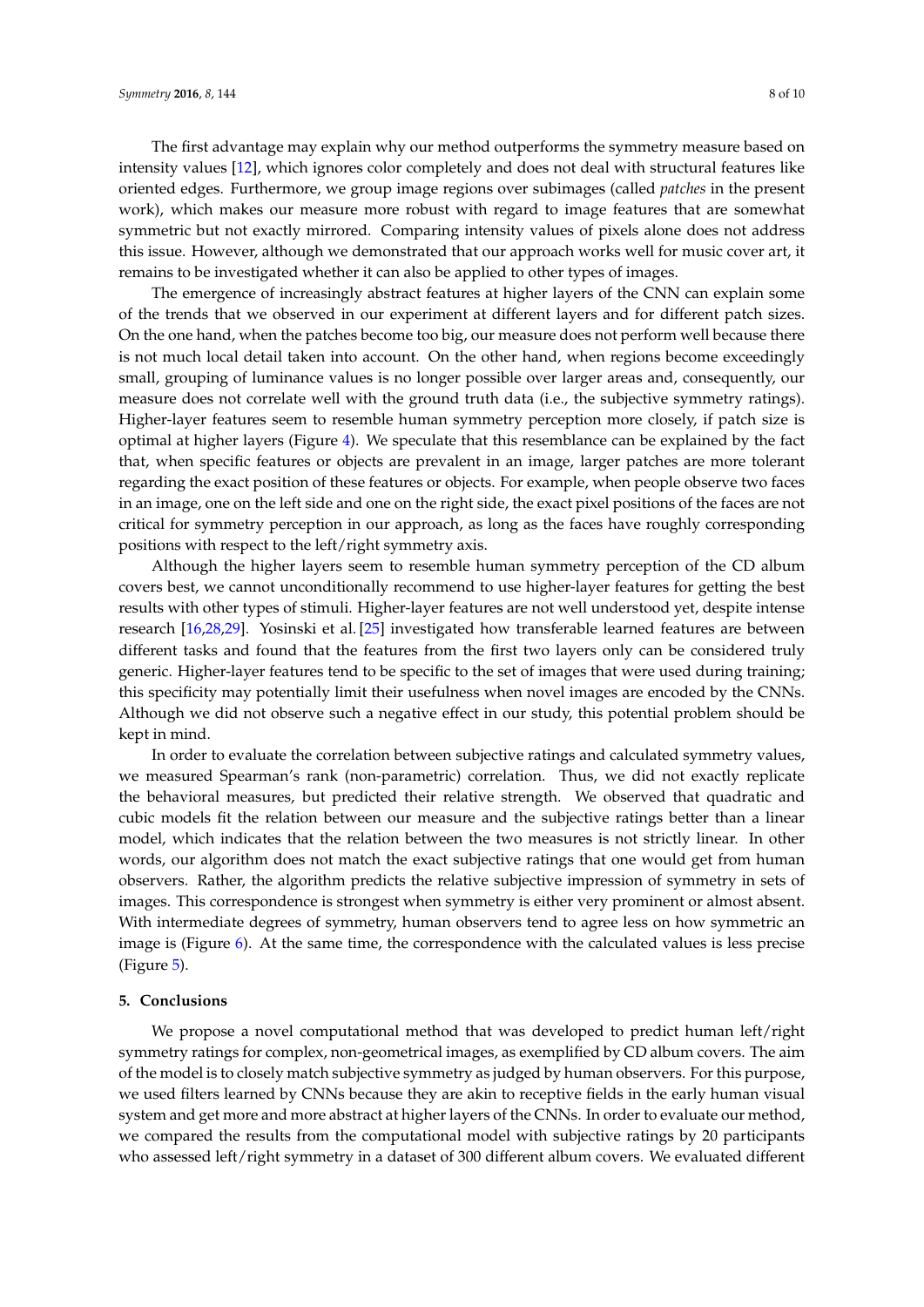model configurations by calculating the correlation between the computationally obtained results and the ratings by humans.

Results demonstrate that our algorithm outperforms a recently proposed method for measuring continuous symmetry in an image by comparing pixel intensities [\[12\]](#page-8-9). Moreover, the correlation increased from 0.80 to 0.90 when we used filters from higher layers that focus on more abstract features. However, it remains to be established whether our approach also works for images other than album covers. For arbitrary images, we recommend to use second-layer features because they are known to be more universal than higher-layer features and lead to better results than first-layer features in our study.

In future research, we will use the proposed symmetry measure to study the role of symmetry in aesthetic perception, for example, by applying the measure to images of visual artworks and photographs.

**Acknowledgments:** The authors are grateful to Maria Grebenkina for providing the digital collection of CD album covers, and to members of the group for suggestions and discussions. This work was supported by funds from the Institute of Anatomy I, University of Jena School of Medicine.

**Author Contributions:** Anselm Brachmann and Christoph Redies conceived and designed the experiments; Anselm Brachmann performed the experiments and analyzed the data; Anselm Brachmann and Christoph Redies wrote the paper.

**Conflicts of Interest:** The authors declare no conflict of interest. The funding sponsors had no role in the design of the study; in the collection, analyses, or interpretation of data; in the writing of the manuscript, and in the decision to publish the results.

#### **References**

- <span id="page-8-0"></span>1. Bronshtein, I.; Semendyayev, K.; Musiol, G.; Mühlig, H. *Handbook of Mathematics*; Springer: Berlin/Heidelberg, Germany, 2015.
- <span id="page-8-1"></span>2. Wagemans, J. Detection of visual symmetries. *Spat. Vis.* **1995**, *9*, 9–32.
- <span id="page-8-2"></span>3. Grammer, K.; Thornhill, R. Human (Homo sapiens) facial attractiveness and sexual selection: The role of symmetry and averageness. *J. Comp. Psychol.* **1994**, *108*, 233.
- <span id="page-8-3"></span>4. Møller, A.P.; Swaddle, J.P. *Asymmetry, Developmental Stability and Evolution*; Oxford University Press: Oxford, UK, 1997.
- 5. Tinio, P.; Smith, J. *The Cambridge Handbook of the Psychology of Aesthetics and the Arts*; Cambridge Handbooks in Psychology; Cambridge University Press: Cambridge, UK, 2014.
- <span id="page-8-4"></span>6. Zaidel, D.W.; Aarde, S.M.; Baig, K. Appearance of symmetry, beauty, and health in human faces. *Brain Cogn.* **2005**, *57*, 261–263.
- <span id="page-8-5"></span>7. Jacobsen, T.; Höfel, L. Aesthetic judgments of novel graphic patterns: Analyses of individual judgments. *Percept. Motor Skills* **2002**, *95*, 755–766.
- <span id="page-8-6"></span>8. Liu, Y.; Hel-Or, H.; Kaplan, C.S.; Kaplan, C.S.; Van Gool, L. Computational symmetry in computer vision and computer graphics. Found. Trends<sup>®</sup> Comput. Grap. Vis. 2010, 5, 1-195.
- 9. Chen, P.-C.; Hays, J.; Lee, S.; Park, M.; Liu, Y. A quantitative evaluation of symmetry detection algorithms. In *Technical Report CMU-RI-TR-07-36*; Carnegie Mellon University: Pittsburgh, PA, USA, 2007.
- <span id="page-8-7"></span>10. Liu, J.; Slota, G.; Zheng, G.; Wu, Z.; Park, M.; Lee, S.; Rauschert, I.; Liu, Y. Symmetry detection from realworld images competition 2013: Summary and results. In Proceedings of the 2013 IEEE Conference on Computer Vision and Pattern Recognition Workshops, Portland, OR, USA, 25–27 June 2013; pp. 200–205.
- <span id="page-8-8"></span>11. Zabrodsky, H.; Peleg, S.; Avnir, D. Symmetry as a continuous feature. *IEEE Trans. Pattern Anal. Mach. Intell.* **1995**, *17*, 1154–1166.
- <span id="page-8-9"></span>12. Den Heijer, E. Evolving symmetric and balanced art. In *Computational Intelligence*; Springer: Berlin, Germany, 2015; pp. 33–47.
- <span id="page-8-10"></span>13. Shaker, F.; Monadjemi, A. A new symmetry measure based on gabor filters. In Proceedings of the 2015 23rd Iranian Conference on Electrical Engineering, Tehran, Iran, 10–14 May 2015; pp. 705–710.
- <span id="page-8-11"></span>14. Wurtz, R.; Kandel, E. Central visual pathway. In *Principles of Neural Science*, 4th ed.; Kandel, E., Schwartz, J., Jessell, T., Eds.; McGraw-Hill: New York, NY, USA, 2000; pp. 523–547.